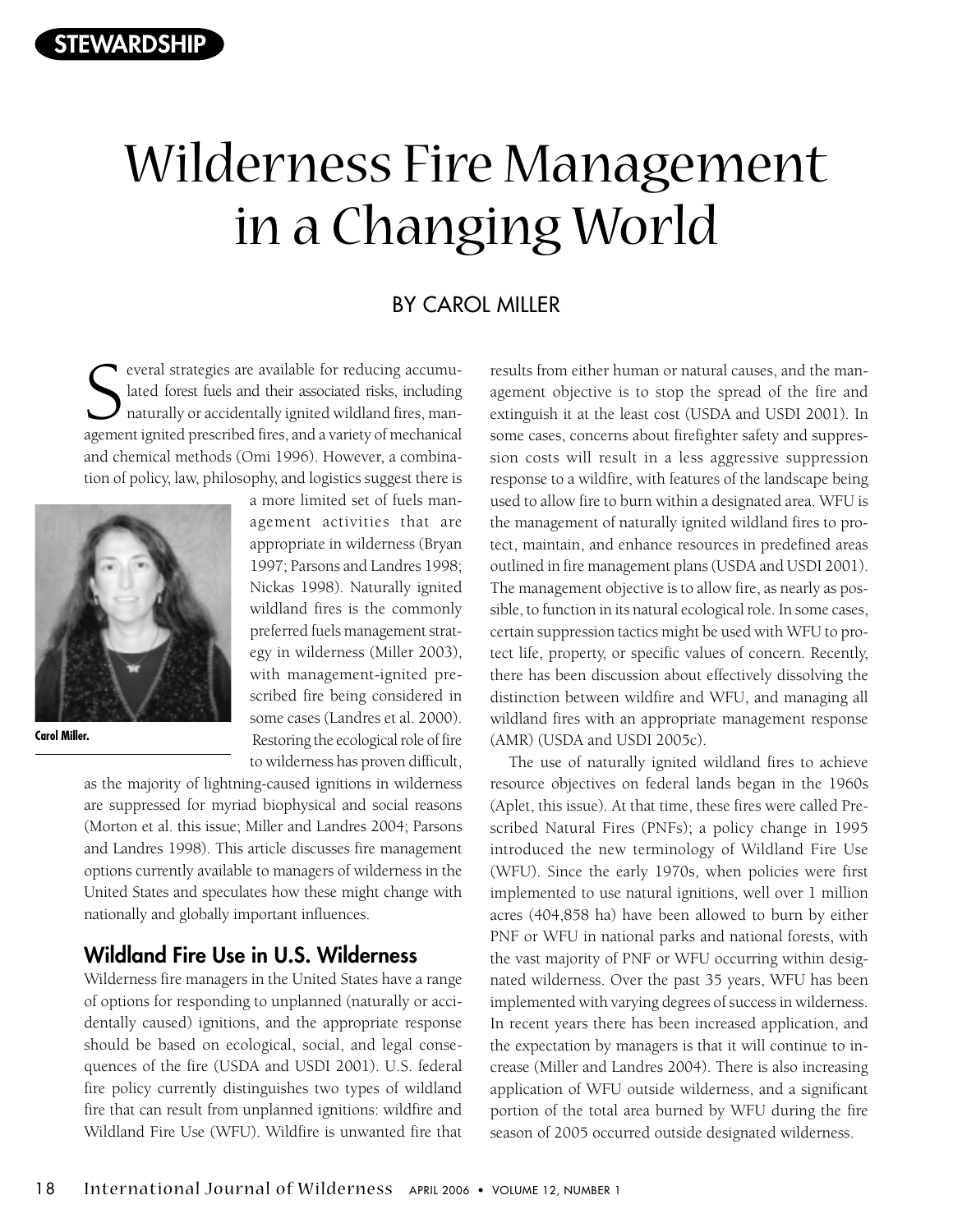Information collected through telephone and email interviews in 2003 indicate that at least 29% of wilderness units in the United States have the necessary authorization for WFU in approved land and resource management plans (LRMPs) and fire management plans (FMPs) (unpub. data) (see figure 1). The percentage of areas with authorization for WFU has likely increased in the past two years as the FMP process has continued (e.g., USDA and USDI 2005b). Furthermore, all federal lands in Alaska have strategies equivalent to WFU, but the terminology of WFU is not necessarily used. More than half of the wilderness units in Alaska have a written FMP that explicitly allows WFU, but those that don't are not included in the 29% figure.

Not surprisingly, there is a tendency for managers of larger wilderness areas to have the WFU option (see figure 2). Because fires are more likely to escape from a smaller wilderness area, local and regional staff may consider WFU an infeasible strategy in those smaller areas, and WFU is less likely to be authorized in the plans. Oftentimes, the considerable effort involved with revising and updating a plan is not seen as worthwhile if there is little opportunity for WFU.

However, even in many wildernesses where the fire management plan allows for WFU, the majority of lightning ignitions are suppressed (Morton et al., this issue). Where the potential for fire to escape the wilderness boundary is high and when fire behavior can be expected to be erratic or of high intensity, managers may feel less comfortable making the WFU decision (Miller and Landres 2004; Doane et al. 2005). Furthermore, there is an inherent difference in the longevity of a typical suppression fire versus a WFU event. Suppression fires typically have a lifetime of days or a couple of weeks, whereas the WFU decision requires commitment by a manager to living

with that fire—along with any changes in resources or weather—for the remainder of the fire season.

# **Forces of Change**

To anticipate the future of WFU in U.S. wilderness, one needs to consider the dynamic human and ecological environments within which any wilderness area resides. Many factors can be expected to restrict or expand the range of options available to fire managers, but two of the strongest influences will likely be human development patterns and climate.

Rural areas, particularly in the western United States, have seen dramatic increases in human populations during the past few decades. Much of this increase has resulted in the creation and expansion of the wildland-urban interface (WUI), where wildland vegetation and houses intermingle (Radeloff et al. 2005). As housing densities increase and the WUI continues to expand, the potential threats to life and property from wildland fire increase (Hammer et al. 2004). Where WFU is not yet an option, the continued expansion of the WUI casts serious doubt on whether





revisions of management plans will ever authorize the strategy. Where WFU is already an option, wilderness fire managers will find it increasingly difficult and costly to mitigate the risks posed by WFU. The result could be fewer decisions to exercise the WFU option.

The impact of encroaching human development will be felt most intensely



**Figure 2—Size distribution of wilderness units with the necessary authorization for WFU in approved LRMPs and FMPs compared to size distribution of all wilderness areas.**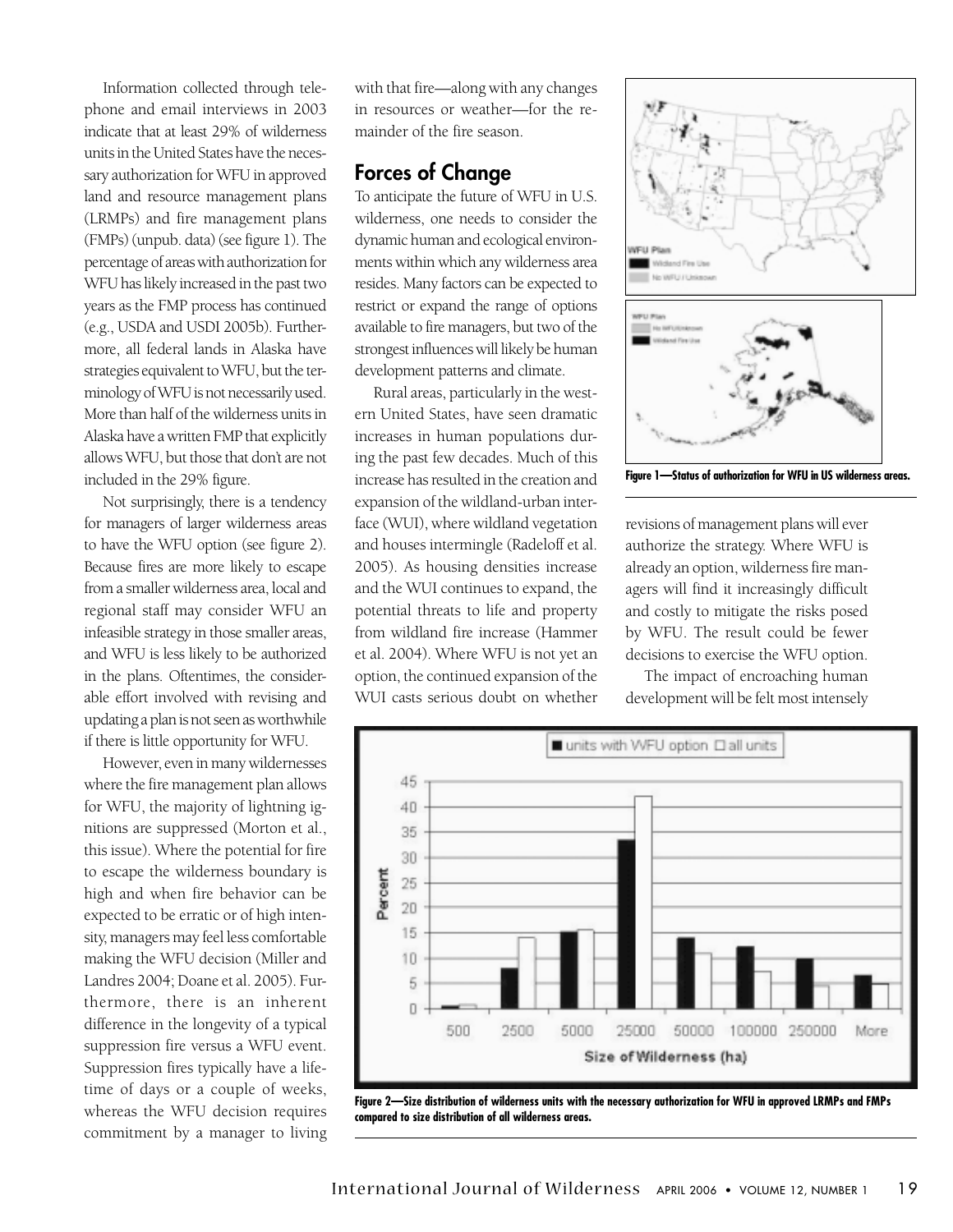

**Figure 3—Because of the risks involved, WFU may not be feasible in all wildernesses, and in such cases, management-ignited prescribed fire may be a viable option. Photo by U.S. Forest Service.** 

by managers of smaller wilderness areas, where there is a higher likelihood of fires escaping. Managers of wilderness with certain shapes and geographic orientations will also face additional challenges. For example, wilderness areas situated along mountain ranges in the western United States are typically oriented north-south, as are the adjacent populated valleys. This orien-

tation is problematic for the fire manager because the prevailing wind direction—which influences direction of fire spread—is west-east. In these kinds of settings, the decision to implement WFU may be especially difficult.

Forecasts about future climate include warmer temperatures in winter and summer, with an unprecedented rate of warming (IPCC 2001). This is likely to lead to increased drought, longer fire seasons, and more area burned (McKenzie et al. 2004). Snowmelt will occur earlier at high elevations, bringing more area within a wilderness into the fire season for a longer period of time. All of these forecasted changes will compound the challenges currently faced by wilderness managers. Wilderness managers may find it more difficult to handle the increased load of fire activity that can be expected under a future climate. Longer fire seasons will require longer-term commitments to managing a WFU, potentially stretching the comfort level of many managers. Fire intensities and spread rates increase with dry conditions (Catchpole et al. 1998). If WFU decisions are limited now by



**Figure 4—The impact of encroaching human development will be felt most intensely by managers of smaller wilderness areas, where there is a higher likelihood of fires escaping. Photo by U.S. Forest Service.** 

concern over expected behavior and risk of escape, managers may become even more reluctant to make the WFU decision in a warmer and drier climate. Finally, under drier conditions, we can expect individual fires to be larger, and perhaps more often spread out of a wilderness.

# **The Prescribed Fire Option**

Because of the risks involved, WFU may not be feasible in all wildernesses (Parsons 2000), and in such cases, management-ignited prescribed fire may be a viable option (see figure 3). Changes in housing development patterns and climate that present increased challenges for the application of WFU may make prescribed fire an attractive option to wilderness managers (see figure 4). However, for philosophical, ecological, and practical reasons, the use of prescribed fire in wilderness will likely be limited. Philosophically, prescribed fire represents a manipulation that is inconsistent with the "untrammeled" intent of wilderness described in the 1964 Wilderness Act (Nickas 1998). Ecologically, prescribed fires may not be an adequate substitute for natural fire (Baker 1994). Finally, prescribed fire will not be a practical option for many wilderness areas that are typically difficult and costly to access.

The implementation of prescribed fire in wilderness is fundamentally different from WFU implementation. To meet the requirements of the 1969 National Environmental Policy Act, prescribed fires must undergo some form of public review, but this review can be done on a case-by-case basis and so prescribed fire use does not have to be approved in the LRMP or FMP. Even so, as of 2003, 42% of wilderness units had the authorization for prescribed fire explicit in their management plans. This is probably because many wilderness fire managers do not feel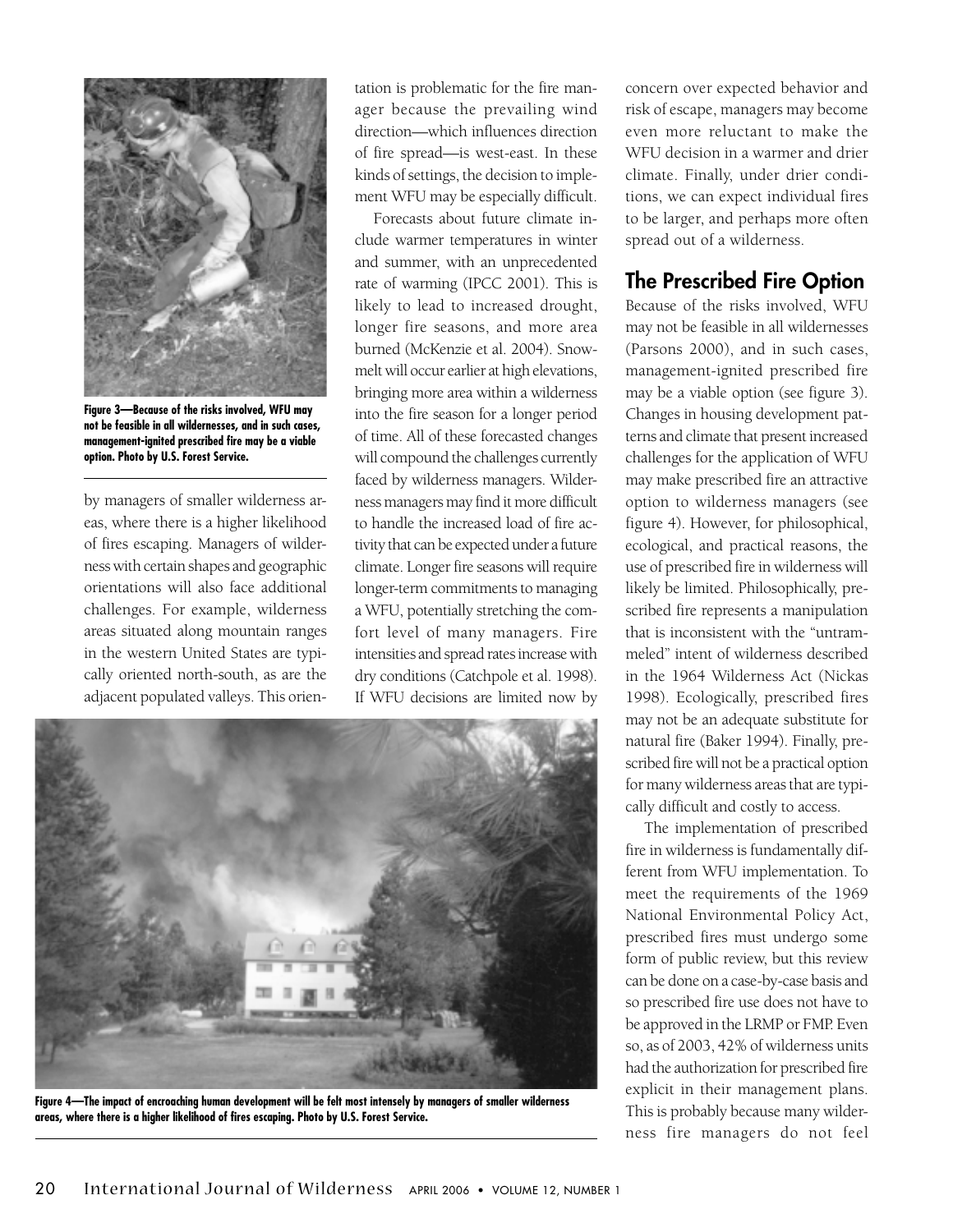comfortable conducting prescribed burns in wilderness unless the fire management plan explicitly prescribes it.

## **Conclusion**

How we steward wilderness fire in a changing environment requires that we recognize our management options may be changing. The combination of increasing development and a warmer climate is likely to make the decision to implement WFU more difficult in the future. It is more important than ever for the wilderness management community to fully exploit available options now. Management actions taken today will influence the range of options that will be possible in the future, widening or narrowing the future decision space for WFU.

The option of WFU needs to be made available in many areas where it doesn't currently exist. In many cases, this requires not only the revision and update of FMPs, but also revision of LRMP. The recent trend in fire management planning efforts of extending the WFU option to lands outside wilderness, especially in the western United States, will improve the ability of managers to more fully realize WFU objectives. In many cases, improved cooperation across agencies will also be necessary. The management flexibility of allowing a WFU fire to cross political boundaries essentially increases the effective size of wilderness and makes it easier for a wilderness manager to make the WFU decision.

Where WFU is already an option, managers need support and incentives for implementation (Aplet, this issue). Fire management decisions made today have great potential to keep future management options open because today's fires can serve as tomorrow's strategic firebreaks on the landscape. Increasing the implementation of WFU will mean helping managers overcome

WFU is the management of naturally ignited wildland fires to protect, maintain, and enhance resources in predefined areas outlined in fire management plans.

some of the barriers and disincentives for WFU (Doane et al. 2005).

WFU is arguably one of the most effective fuels management strategies we have, but it needs to be integrated with other fuels management strategies on surrounding lands, and in some cases, in wilderness. As WFU becomes more difficult to implement, wilderness managers will need to identify if, when, and where WFU needs to be supplemented with prescribed fire or other fuel manipulations. As such, we can expect the debate about when and where prescribed fire is appropriate in wilderness to intensify in the future. Although this debate may not be easily resolved, it will play a key role in shaping future stewardship of wilderness. **IJW** 

### **REFERENCES**

- Baker, W. L. 1994. Restoration of landscape structure altered by fire suppression. Conservation Biology 8: 763–69.
- Bryan, D. C., ed. 1997. Conference proceedings: Environmental Regulation and Prescribed Fire: Legal and Social Challenges. Tampa, FL, March 14–17, 1995. Tallahassee, FL: Center for Professional Development, Florida State University.
- Catchpole, W. R., E. A. Catchpole, B. W. Butler, R. C. Rothermel, G. A. Morris, and D. J. Latham. 1998. Rate of spread of free-burning fires in woody fuels in a wind tunnel. Combustion Science Technology 131: 1–37.
- Doane, D., J. O'Laughlin, P. Morgan, and C. Miller. 2005. Barriers to wildland fire use in USDA Forest Service wilderness areas as perceived by wilderness fire managers. Contribution No. 1006, College of Natural Resources Experiment Station, University of Idaho, Moscow.
- Hammer, R. C., S. I. Stewart, R. L. Winkler, V. C. Radeloff, and P. R. Voss. 2004. Characterizing dynamic spatial and temporal residential density patterns from 1940–1990

across the north central United States. Landscape and Urban Planning 69: 183–99.

- IPCC. 2001. Climate Change 2001: The Scientific Basis. Contribution of Working Group I to the Third Assessment Report of the Intergovernmental Panel on Climate Change, ed. J. T. Houghton, Y. Ding, D. J. Griggs, M. Noguer, P. J. van der Linden, X. Dai, K. Maskell, and C. A. Johnson. Cambridge, UK, and New York: Cambridge University Press.
- Landres, P., M. W. Brunson, L. Merigliano, C. Sydoriak, and S. Morton. 2000. Naturalness and wildness: The dilemma and irony of managing wilderness. In Wilderness Science in a Time of Change Conference, Volume 5: Wilderness Ecosystems, Threats, and Management, comp. D. N. Cole, S. F. McCool, W. T. Borrie, and J. O'Laughlin, 377–81. Proceedings RMRS–P-15-Vol-5. Fort Collins, CO: USDA Forest Service, Rocky Mountain Research Station.
- McKenzie, D., Z. Gedalof, D. L. Peterson, and P. Mote. 2004. Climatic change, wildfire, and conservation. Conservation Biology 18: 890–902.
- Miller, C. 2003. Wildland fire use: A wilderness perspective on fuel management. In Fire, Fuel Treatments, and Ecological Restoration: Conference Proceedings, ed. P. N. Omi and L. A. Joyce, 379–85. April 16– 18, 2002, Fort Collins, CO. Proceedings RMRS-P-29. Fort Collins, CO: USDA Forest Service, Rocky Mountain Research Station.
- Miller, C., and P. B. Landres. 2004. Exploring Information Needs for Wildland Fuels and Fire Management. RMRS-GTR-127. Fort Collins, CO: U.S. Department of Agriculture, Forest Service, Rocky Mountain Research Station.
- Nickas, G. 1998. Wilderness fire. Wilderness Watcher 10: 1, 4–5.
- Omi, P. N. 1996. Landscape-level fuel manipulations in greater Yellowstone: Opportunities and challenges. In The Second Biennial Conference on the Greater Yellowstone Ecosystem, 7–14. September 19-21, 1993, Yellowstone National Park, Wyoming.
- Parsons, D. J. 2000. The challenge of restoring natural fire to wilderness. In Wilderness Science in a Time of Change Conference, Vol-

**Continued on page 13**